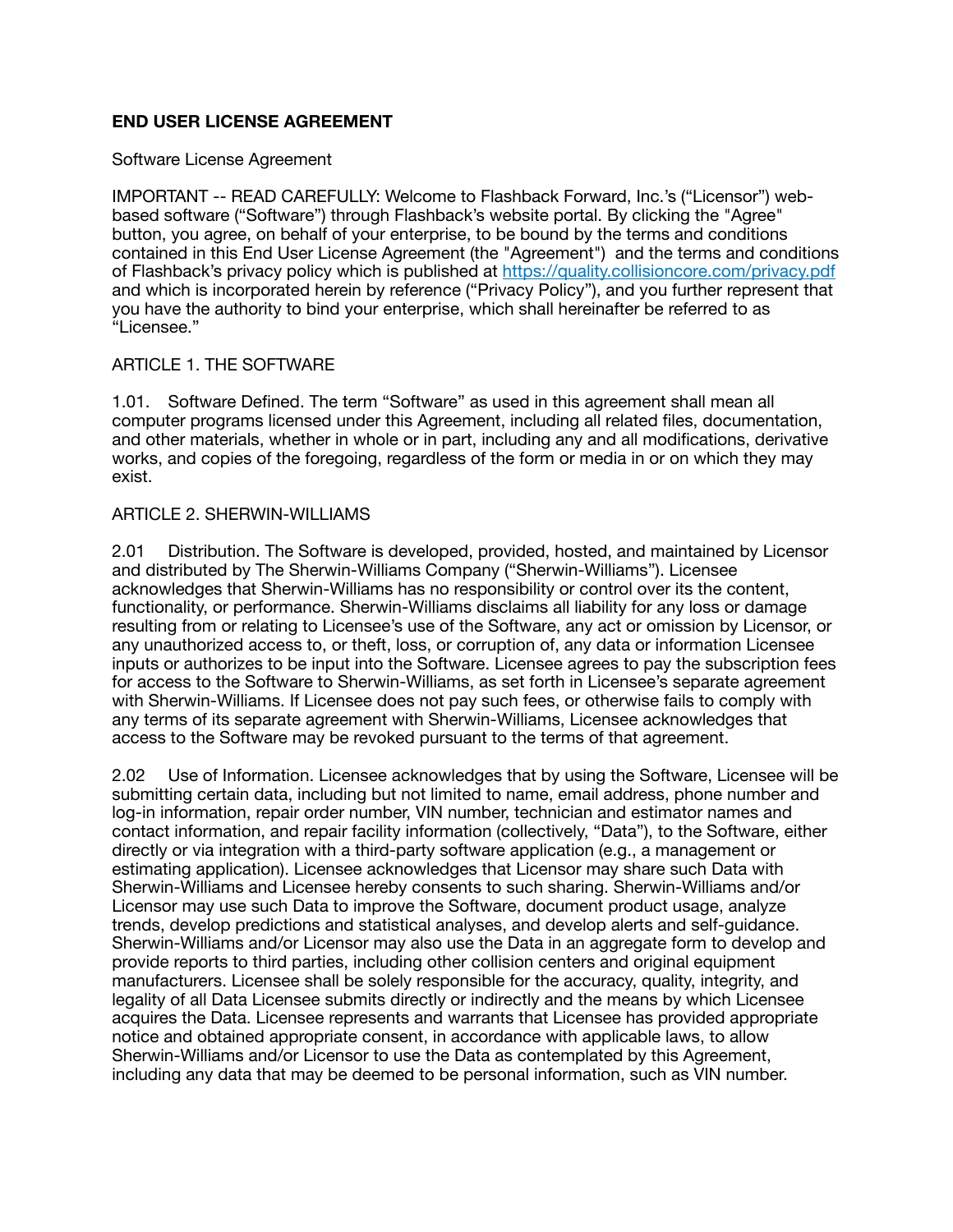# ARTICLE 3. LICENSE GRANT AND LIMITATIONS

3.01. Grant of License. Licensor hereby grants, and Licensee hereby accepts, a nontransferable, non-exclusive, worldwide, and royalty-free license to use the Software, subject to the conditions and for the period specified in this Agreement.

3.02. Use of Software. Licensee agrees to use the Software for its sole and exclusive benefit.

3.03. Copies. Licensee shall not copy any portion of the Software.

3.04. Licensee's Responsibilities. Licensee shall be exclusively responsible for the supervision, management, and control of its use of the Software, including, but not limited to: (a) Assuring proper configuration of equipment or devices; (b) Establishing adequate operating methods; and (c) Implementing procedures sufficient to satisfy its obligations for security under this Agreement, including appropriate action between it and its employees to prevent misuse, unauthorized copying, modification, or disclosure of the Software.

3.05. License Period. The license granted in this Agreement shall remain in force during the term of the subscription period provided in Licensee's separate agreement with Sherwin-Williams, unless terminated prior to that time as provided herein.

3.06. Licensees utilizing Mitchell Repair Center.

(a) the Licensee must be a current Mitchell Customer under written contract with Mitchell as of the effective date of the Agreement; and

(b) the Agreement will automatically terminate in the event the Licensee either ceases to be under written contract for the Mitchell Products with Mitchell, or is delinquent in any payment obligation to Mitchell; and

(c) Licensee grants Licensor the right to provide its Data to Mitchell in de-identified format and warrants that it has all rights necessary to provide such Data to Mitchell. Upon termination of the Agreement, Licensor shall ensure that the Licensee ceases use of the Mitchell API as of the effective date of termination.

### ARTICLE 4. PROPERTY RIGHTS

4.01. Ownership Rights to Software. (a) Licensee acknowledges and agrees that the Software is the confidential and proprietary property of Licensor, and except to the extent expressly authorized in this Agreement, Licensee receives no rights to and will not sell, assign, lease, market, transfer, encumber or otherwise suffer to exist any lien or security interest on, nor allow any third person, firm, company, or other entity to copy, reproduce or disclose the Software, whether in whole, in part, or in any manner whatsoever. (b) Licensor shall retain complete ownership of all modifications and derivative works provided to Licensee as part of any maintenance, support, or services. In no event shall any support, maintenance, services or Software provided to Licensee by Licensor pursuant to this Agreement be deemed to be based on any "work made for hire" agreement between the Parties. (c) Licensee further acknowledges and agrees that the trademarks, service marks, and logos displayed in the Software ("Marks") are owned by Licensor or by Sherwin-Williams, and subject to copyright and other intellectual property rights under United States and foreign laws and international conventions. No right or license is hereby granted to use any Marks.

4.02. Nondisclosure of Software. Licensee acknowledges that the Software is the confidential and proprietary property of Licensor. Licensee agrees not to sell, rent, license, distribute,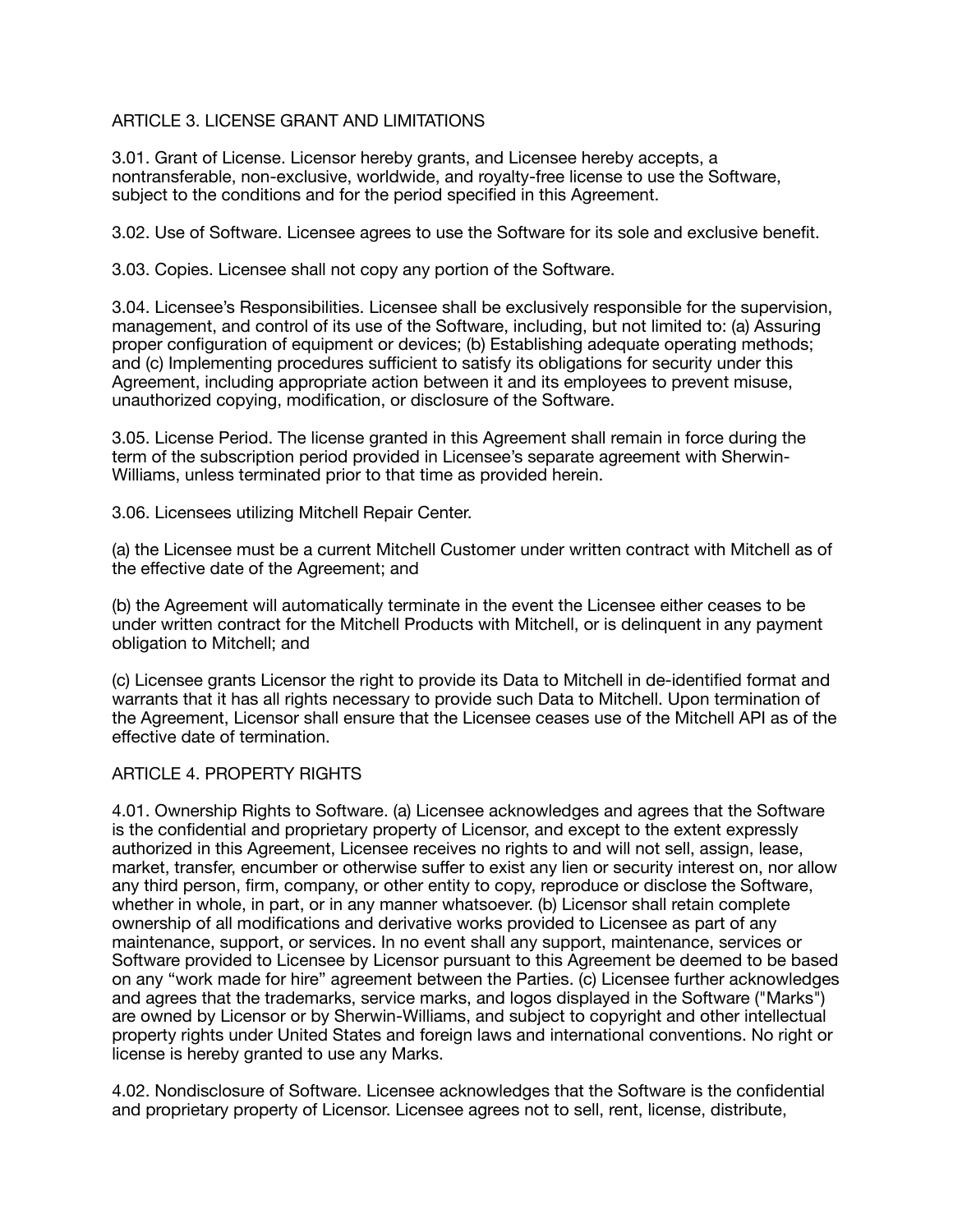transfer, or, directly or indirectly, disclose or permit the sale, rental, licensing, distribution, transfer, or disclosure of the Software or its contents to any other party, either during the term of this Agreement or thereafter.

4.03. Security. Licensee agrees to keep the Software under access and use restrictions and not less strict than those applicable to Licensee's own trade secrets.

4.04. Degree of Care. Licensee further agrees to instruct its personnel to keep the Software confidential by using the same care and discretion that they use with other data designated by Licensee as confidential.

4.05. Disclosure Constitutes Breach. Licensee agrees that any disclosure of the Software to a third party constitutes a material breach of this Agreement and shall terminate the license granted by this Agreement.

4.06. Damages for Breach. Licensee further agrees that it shall be strictly liable for all damages to Licensor that result from any disclosure of the Software to any third party.

4.07. Copyright or Other Marks. Licensee agrees not to remove, deface, or destroy any copyright, patent notice, trademark, service mark, other proprietary markings, or confidential legends placed on or within the Software.

### ARTICLE 5. PAYMENT

5.01. Licensee shall pay license fees for the Software as set forth in Licensee's agreement with Sherwin-Williams.

5.02. Payment of Taxes. Licensee shall pay all taxes that may be assessed on the Software or its use, including personal property taxes, sales and use taxes, and excise taxes.

#### ARTICLE 6. DELIVERY, SERVICE, AND TRAINING

6.01. Delivery of Software. Licensor shall deliver access to the Software to Licensee online in the form of a Uniform Resource Locator (URL) and user login information once the signup process has been completed.

6.02. Services. Licensor shall assist in the installation and/or provision of the Software. Technical support services shall be provided by Licensor in connection with the installation and/or provisioning of the Software. All support is provided by electronic means only (phone, text, email, web-based remote access) during the following software support business hours: between 8:00 am and 9:00 pm Eastern Standard Time (GMT-5:00), Monday through Friday, and between 8:00 am and 3:00 pm Eastern Standard Time (GMT -5:00) Saturday, excluding legal holidays in California and/or the United States. Licensee may access support by contacting [swautoqvsupport@myqciq.net](mailto:swautoqvsupport@myqciq.net) or by phone at 216-206-8164.

6.03. Testing. Licensee shall conduct tests of the Software on its installation and/or provisioning.

6.04. Acceptance. The Software shall be deemed to have been accepted by Licensee upon any Licensee log in.

6.05. Training. Licensee shall view the materials located in the "Support" section of the software for self-training.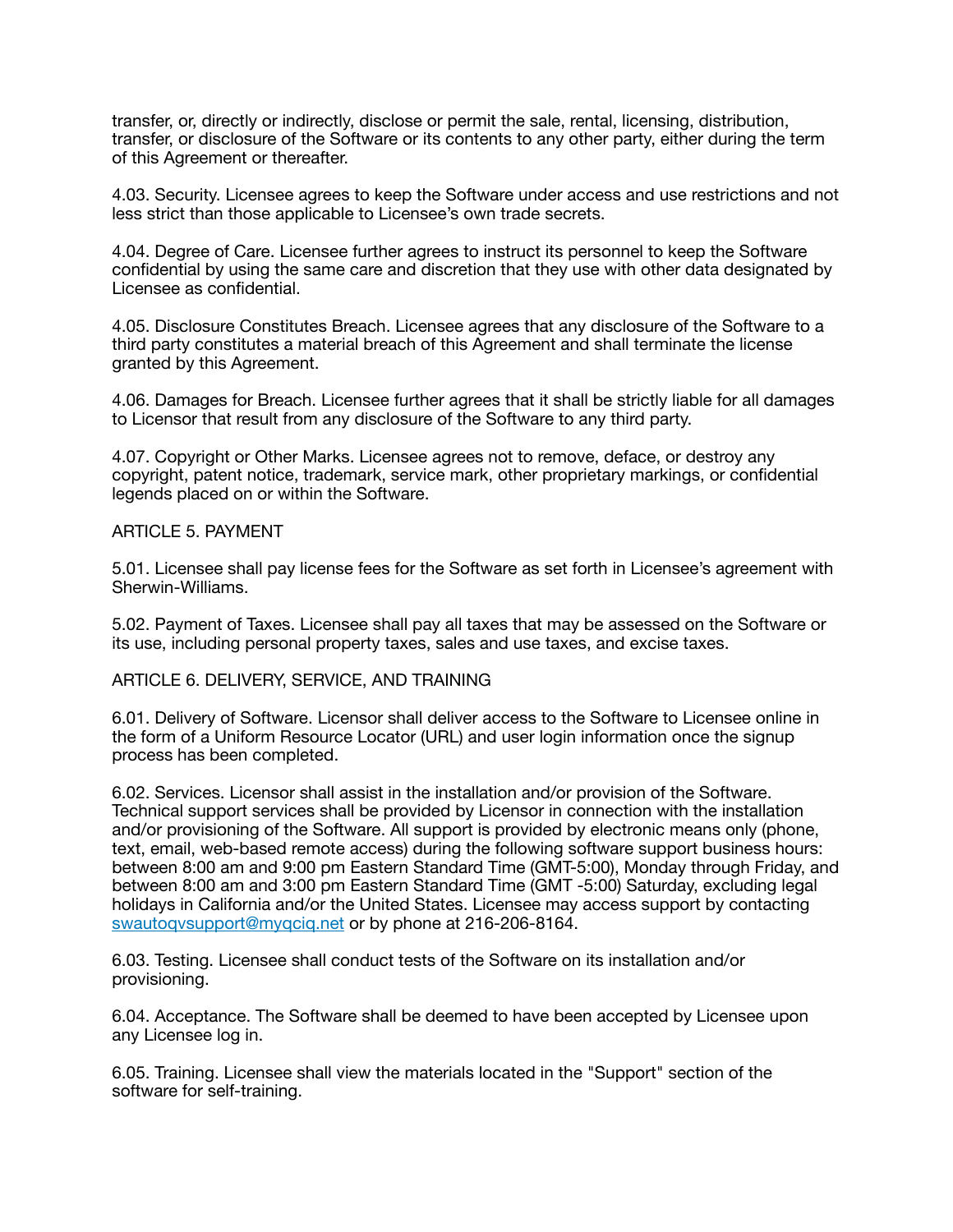## ARTICLE 7. WARRANTY, INDEMNIFICATION AND LIMITATION OF LIABILITY

7.01. Warranty. Licensor warrants to Licensee that the Software, in unmodified form and when used as authorized by this Agreement, will perform materially in accordance the all documentation, materials, instructions, or specifications relating to the Software provided or made available by Licensor in any media ("Specifications") during the term of this Agreement ("Warranty Period"). If during the Warranty Period, Licensee demonstrates to Licensor that the Software does not perform materially in accordance with its Specifications ("Defect"), then Licensor, within three (3) days of receiving written notice of such a Defect, shall respond to Licensee with either (a) a statement that Licensor has in good faith and using reasonable efforts not yet been able to duplicate the alleged Defect, or (b) a plan whereby Licensor uses commercially reasonable efforts, at its option and expense, to correct the Defect.

7.02. Warranty Disclaimer. THE PROVISIONS OF THIS ARTICLE 6 STATE THE SOLE AND EXCLUSIVE REMEDIES AVAILABLE TO LICENSEE, AND LICENSOR'S SOLE AND EXCLUSIVE LIABILITY, FOR ANY PERFORMANCE OR NONPERFORMANCE OF THE SOFTWARE. LICENSOR DISCLAIMS ALL OTHER WARRANTIES, INCLUDING ALL EXPRESS OR IMPLIED WARRANTIES OF MERCHANTABILITY, SATISFACTORY QUALITY, TITLE, NONINFRINGEMENT, AND FITNESS FOR A PARTICULAR PURPOSE.

7.03. Indemnification by Licensor.

(a) Except as otherwise provided, Licensor, at its own expense, will defend, indemnify, and hold Licensee harmless from any claim made or threatened or any suit or proceeding brought against Licensee insofar as it is based on an allegation that any Software furnished to Licensee under this Agreement infringes any copyright or patent in existence on the date the Software was initially provided to Licensee, but only if Licensee does all of the following:

(1) Notifies Licensor of that action in writing within a reasonable period of time (such that Licensor suffers no prejudice to its rights);

(2) Gives Licensor the right to control and direct the defense and settlement of that action;

(3) Makes no compromise, settlement, or admission of liability; and

(4) Provides reasonable assistance and cooperates in the defense of that action at Licensor's expense. Subject to the limitations set forth in this Article 6, Licensor shall pay any resulting damages, costs and expenses finally awarded to a third party, including but not limited to reasonable legal fees. Licensor will have no responsibility for the settlement of any claim, suit, or proceeding made by Licensee without Licensor's prior written approval.

(b) If any Software is held to infringe and the use of that Software is enjoined, Licensor, at its expense, will do one of the following:

(1) Procure for Licensee the right to continue using the infringing or potentially infringing Software.

(2) Replace the infringing or potentially infringing Software with non-infringing Software; or

(3) Modify the infringing or potentially infringing Software so that it become non-infringing. If none of the foregoing remedies are commercially feasible, then Licensor will return to Licensee any license fees paid for that Software, and upon such a return, any licenses granted to Licensee for that Software shall terminate immediately.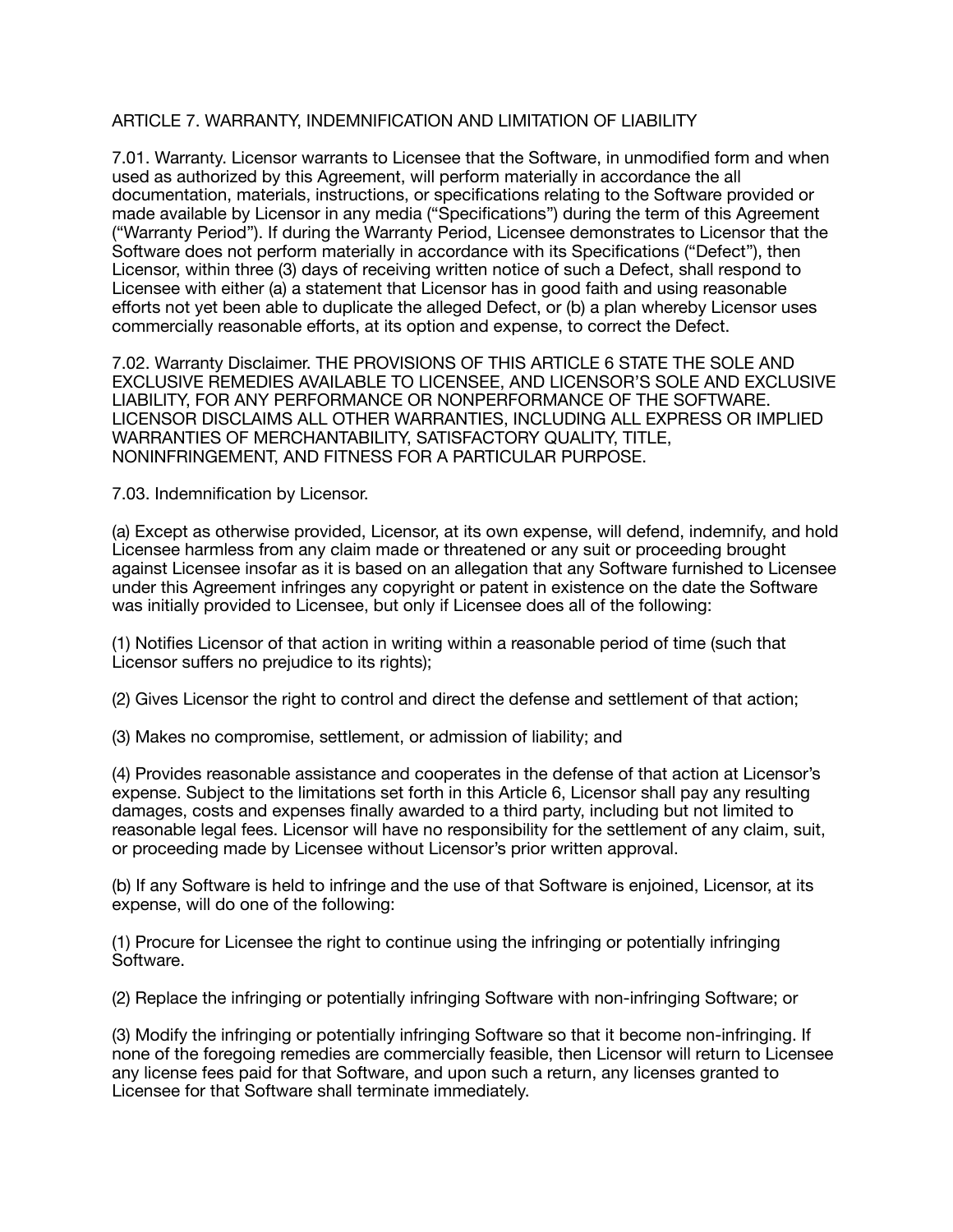(c) Licensor's obligations as stated in this Section will not apply to any claim, suit or proceeding to the extent it is based on any of the following:

(1) Any modification of the Software other than by Licensor or the combination of the Software with non-Licensor hardware or software, if the claim, suit or proceeding would have been avoided if the Software had not been so modified or combined.

(2) Licensee's use of other than the latest release of the Software if Licensee is informed that a claim, suit or proceeding can be avoided by use of the latest release.

(3) Any use of the Software not authorized by this Agreement; or

(4) A modification or derivative work made by Licensor based on Licensees instructions, designs or specifications.

(d) This Section 6.03 sets forth the entire obligation of Licensor, and Licensee's exclusive remedy, for the actual or alleged infringement by any Software of any patent, copyright, trade secret or other intellectual property right of any person or entity.

7.04. Indemnification by Licensee.

(a) Licensee shall defend, indemnify, and hold Licensor harmless, under the same terms and conditions and to the same extent as Licensors indemnification obligation pursuant to Section 6.03, from and against any and all claims asserted by a third party against Licensor to the extent such a claim is based or alleges the infringement of that third party's intellectual property rights by (1) modification(s) of the Software made by Licensee, or (2) derivative works made by Licensee.

(b) Licensee acknowledges that the Software is not designed, made, or intended for any use in hazardous environments requiring fail-safe performance, such as in the operation of nuclear facilities, aircraft control, communications, or navigation, air traffic control, medical devices, nuclear applications, missile and defense systems that could lead directly to death, personal injury or severe physical or environmental damage ("Unintended Uses"). In the event any Licensee's Products incorporating any Software is used for any Unintended Uses, Licensee shall indemnify and hold Licensor and its suppliers, successors and assigns harmless from any claims, losses, costs, damages, expenses, or liability arising out of or in connection with any such Unintended Uses.

7.05. Limitation of Liability. IN NO EVENT WILL EITHER PARTY BE LIABLE TO EACH OTHER OR TO ANY THIRD PARTY FOR ANY CONSEQUENTIAL, INDIRECT, INCIDENTAL OR SPECIAL DAMAGES, EVEN IF THE PARTY TO BE CHARGED HAS BEEN ADVISED OF THE POSSIBILITY OF SUCH DAMAGES. IN NO EVENT WILL LICENSOR'S TOTAL LIABILITY UNDER ANY OR ALL PROVISIONS OF THIS AGREEMENT FOR ALL CAUSES OF ACTION ON A CUMULATIVE BASIS EXCEED THE PAYMENTS ACTUALLY MADE TO LICENSOR UNDER THIS AGREEMENT FOR ALL SOFTWARE OR SERVICES OR SUPPORT OR MAINTENANCE RESULTING IN LIABILITY OR OBLIGATIONS ON LICENSOR'S PART DURING THE IMMEDIATELY PRECEDING 3 MONTH PERIOD. NOTWITHSTANDING THE FOREGOING, WITH REGARD TO LICENSORS LIABILITY UNDER THIS SECTION, LICENSORS TOTAL LIABILITY SHALL NOT EXCEED THE GREATER OF SUCH PAYMENTS.

ARTICLE 7. TERMINATION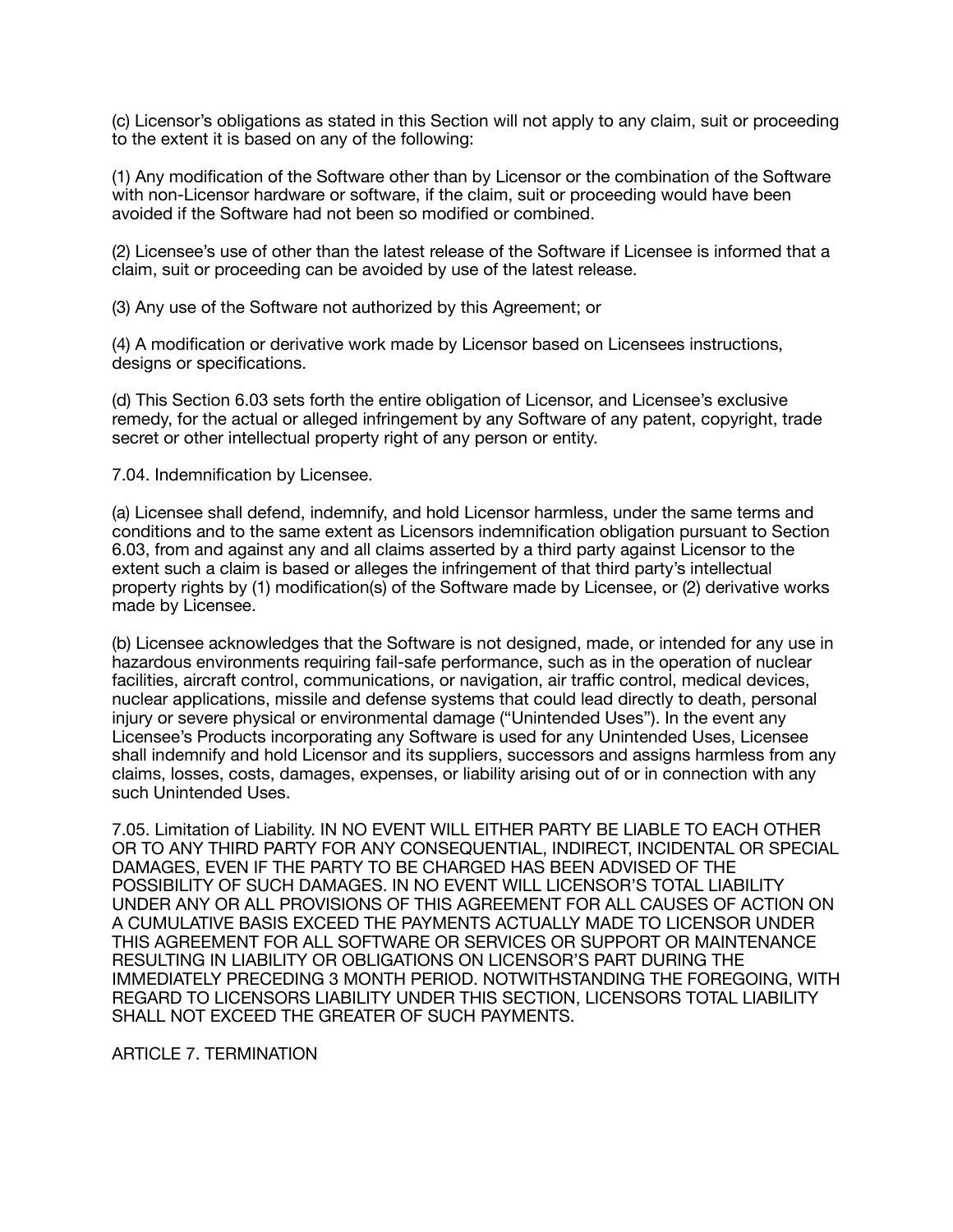8.01. Grounds for Automatic Termination. The license granted by this Agreement shall be terminated automatically and without further notice upon the occurrence of any of the following:

(a) Expiration of the term specified in Licensee's Agreement with Sherwin-Williams.

(b) Disclosure of the Software to a third party, whether directly by Licensee or indirectly and whether inadvertently or otherwise.

(c) Refusal by Licensee to pay any periodic license fee provided for in Licensee's agreement with Sherwin-Williams.

(d) Cessation of business by Licensee or any successor or assign to whom the Software has been legitimately transferred.

(e) Commission by Licensee of an event of default as defined herein.

8.02. Events of Default. Licensee shall have committed an event of default, and this Agreement and the license granted hereunder shall terminate, if any of the following occur:

(a) Licensee attempts to use, copy, license, or convey the Software in any manner contrary to the terms of this Agreement or in derogation of Licensors proprietary rights in the Software.

(b) Licensee fails or neglects to perform or observe any of its existing or future obligations under this Agreement, including, without limitation, the timely payment of any sums due. (c) Licensee makes an assignment of Licensee's business for the benefit of creditors.

(d) A petition in bankruptcy is filed by or against Licensee.

(e) A receiver, trustee in bankruptcy, or similar officer is appointed to take charge of all or part of Licensee's property.

(f) Licensee is adjudicated a bankrupt.

8.03. Effect of Termination. Licensee agrees that immediately upon the operation of Section 7.01, whether or not it receives notice of termination, it shall immediately cease using the Software. Licensee further agrees that in the event of termination through its default, all fees or charges due for the remaining term of this Agreement shall immediately become due and payable. Upon termination of the license granted hereunder, Licensors obligations under this Agreement shall cease.

# ARTICLE 9. GENERAL TERMS AND CONDITIONS

 9.01. Notices. Unless otherwise provided in this Agreement, any notice required or permitted by this Agreement to be given to either party shall be deemed to have been duly given if in writing and delivered personally or mailed by first-class, registered, or certified mail, postage prepaid and addressed (when intended for Licensee) to Flashback Forward, Inc., Attention: Chief Executive Officer, 320 N. Anaheim Blvd, Anaheim, California 92805

9.02. Assignment of Contract. Licensee shall not assign or otherwise transfer its rights under this Agreement, including the license granted hereunder, or the Software obtained pursuant to this Agreement or this Agreement or its rights hereunder without the prior written consent of Licensor. Any attempt to make such an assignment without Licensors consent shall be void.